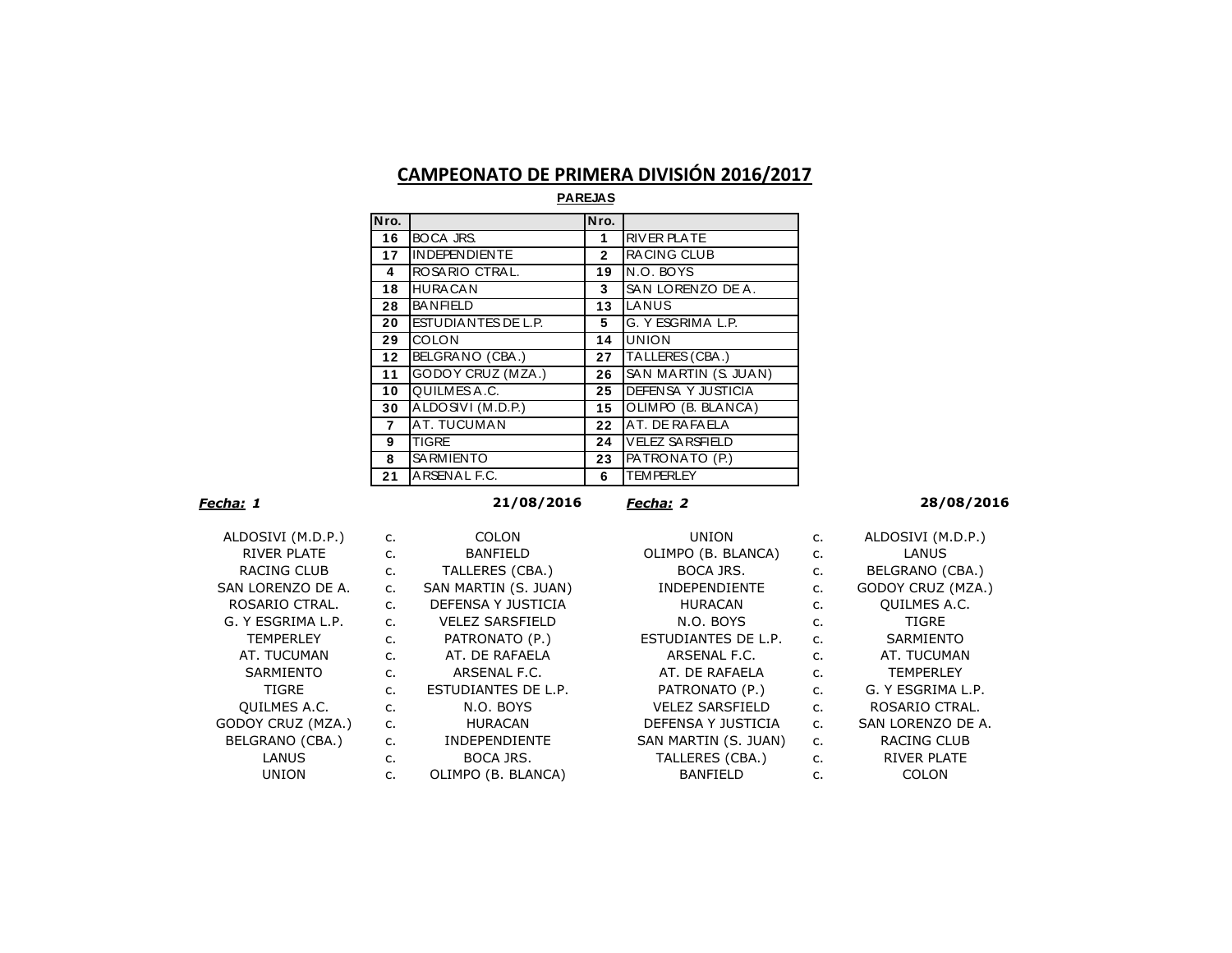| Fecha: 3                             |               | 11/09/2016                                 | Fecha: 4                        |          | 18/09/2016                   |
|--------------------------------------|---------------|--------------------------------------------|---------------------------------|----------|------------------------------|
| ALDOSIVI (M.D.P.)                    | c.            | <b>BANFIELD</b>                            | LANUS                           | c.       | ALDOSIVI (M.D.P.)            |
| <b>COLON</b>                         | c.            | TALLERES (CBA.)                            | <b>UNION</b>                    | c.       | BELGRANO (CBA.)              |
| <b>RIVER PLATE</b>                   | c.            | SAN MARTIN (S. JUAN)                       | OLIMPO (B. BLANCA)              | c.       | GODOY CRUZ (MZA.)            |
| <b>RACING CLUB</b>                   | $C_{\bullet}$ | DEFENSA Y JUSTICIA                         | BOCA JRS.                       | c.       | QUILMES A.C.                 |
| SAN LORENZO DE A.                    | $C_{1}$       | <b>VELEZ SARSFIELD</b>                     | INDEPENDIENTE                   | c.       | <b>TIGRE</b>                 |
| ROSARIO CTRAL.                       | c.            | PATRONATO (P.)                             | <b>HURACAN</b>                  | c.       | SARMIENTO                    |
| G. Y ESGRIMA L.P.                    | c.            | AT. DE RAFAELA                             | N.O. BOYS                       | c.       | AT. TUCUMAN                  |
| <b>TEMPERLEY</b>                     | c.            | ARSENAL F.C.                               | ESTUDIANTES DE L.P.             | $C_{1}$  | <b>TEMPERLEY</b>             |
| AT. TUCUMAN                          | $C_{1}$       | ESTUDIANTES DE L.P.                        | ARSENAL F.C.                    | c.       | G. Y ESGRIMA L.P.            |
| <b>SARMIENTO</b>                     | c.            | N.O. BOYS                                  | AT. DE RAFAELA                  | c.       | ROSARIO CTRAL.               |
| <b>TIGRE</b>                         | c.            | <b>HURACAN</b>                             | PATRONATO (P.)                  | c.       | SAN LORENZO DE A.            |
| QUILMES A.C.                         | c.            | <b>INDEPENDIENTE</b>                       | <b>VELEZ SARSFIELD</b>          | c.       | RACING CLUB                  |
| GODOY CRUZ (MZA.)                    | c.            | <b>BOCA JRS.</b>                           | DEFENSA Y JUSTICIA              | c.       | <b>RIVER PLATE</b>           |
| BELGRANO (CBA.)                      | $C_{1}$       | OLIMPO (B. BLANCA)                         | SAN MARTIN (S. JUAN)            | $C_{1}$  | <b>COLON</b>                 |
| LANUS                                | c.            | <b>UNION</b>                               | TALLERES (CBA.)                 | c.       | <b>BANFIELD</b>              |
|                                      |               |                                            |                                 |          |                              |
| <u>Fecha:</u> 5                      |               | 25/09/2016                                 | Fecha: 6                        |          | 02/10/2016                   |
|                                      |               |                                            |                                 |          |                              |
| ALDOSIVI (M.D.P.)<br><b>BANFIELD</b> | c.<br>c.      | TALLERES (CBA.)                            | BELGRANO (CBA.)<br>LANUS        | c.       | ALDOSIVI (M.D.P.)            |
| <b>COLON</b>                         | $C_{\bullet}$ | SAN MARTIN (S. JUAN)<br>DEFENSA Y JUSTICIA | <b>UNION</b>                    | c.<br>c. | GODOY CRUZ (MZA.)            |
| <b>RIVER PLATE</b>                   | $C_{1}$       | <b>VELEZ SARSFIELD</b>                     |                                 | c.       | QUILMES A.C.<br><b>TIGRE</b> |
| <b>RACING CLUB</b>                   | c.            |                                            | OLIMPO (B. BLANCA)<br>BOCA JRS. | c.       | SARMIENTO                    |
| SAN LORENZO DE A.                    | $C_{1}$       | PATRONATO (P.)<br>AT. DE RAFAELA           | <b>INDEPENDIENTE</b>            | c.       | AT. TUCUMAN                  |
| ROSARIO CTRAL.                       | $C_{1}$       | ARSENAL F.C.                               | <b>HURACAN</b>                  | c.       | <b>TEMPERLEY</b>             |
| G. Y ESGRIMA L.P.                    | c.            | ESTUDIANTES DE L.P.                        | N.O. BOYS                       | c.       | G. Y ESGRIMA L.P.            |
| <b>TEMPERLEY</b>                     | c.            | N.O. BOYS                                  | ESTUDIANTES DE L.P.             | $C_{1}$  | ROSARIO CTRAL.               |
| AT. TUCUMAN                          | c.            | <b>HURACAN</b>                             | ARSENAL F.C.                    | c.       | SAN LORENZO DE A.            |
| SARMIENTO                            | c.            | <b>INDEPENDIENTE</b>                       | AT. DE RAFAELA                  | c.       | RACING CLUB                  |
| <b>TIGRE</b>                         | c.            | BOCA JRS.                                  | PATRONATO (P.)                  | $C_{1}$  | <b>RIVER PLATE</b>           |
| QUILMES A.C.                         | c.            | OLIMPO (B. BLANCA)                         | <b>VELEZ SARSFIELD</b>          | c.       | COLON                        |
| GODOY CRUZ (MZA.)                    | c.            | <b>UNION</b>                               | DEFENSA Y JUSTICIA              | c.       | <b>BANFIELD</b>              |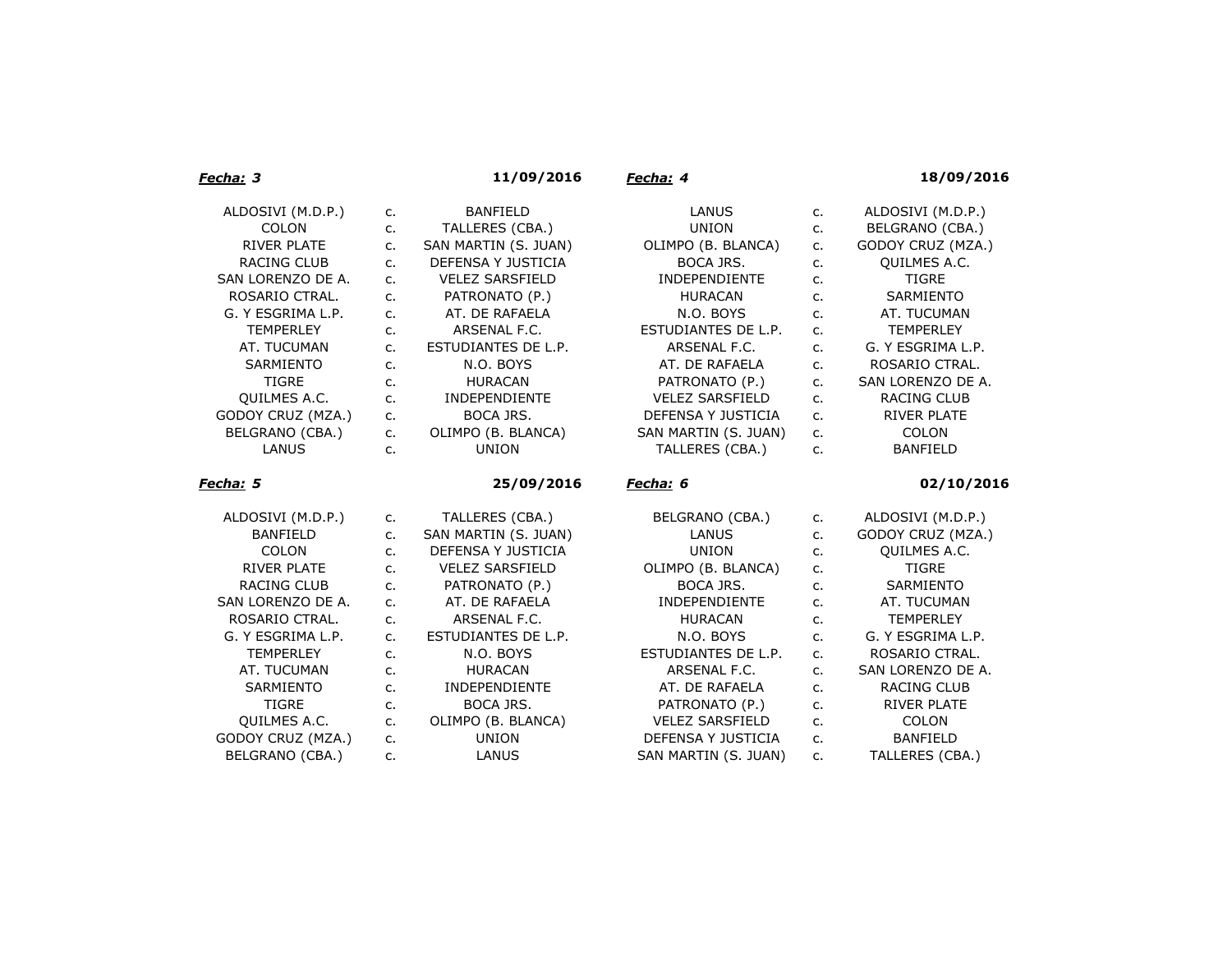| Fecha: 7             |         | 16/10/2016             | Fecha: 8               |         | 23/10/2016           |
|----------------------|---------|------------------------|------------------------|---------|----------------------|
| ALDOSIVI (M.D.P.)    | $C_{1}$ | SAN MARTIN (S. JUAN)   | GODOY CRUZ (MZA.)      | $C_{1}$ | ALDOSIVI (M.D.P.)    |
| TALLERES (CBA.)      | c.      | DEFENSA Y JUSTICIA     | BELGRANO (CBA.)        | $C_{1}$ | QUILMES A.C.         |
| <b>BANFIELD</b>      | c.      | <b>VELEZ SARSFIELD</b> | LANUS                  | c.      | <b>TIGRE</b>         |
| <b>COLON</b>         | c.      | PATRONATO (P.)         | <b>UNION</b>           | c.      | SARMIENTO            |
| <b>RIVER PLATE</b>   | c.      | AT. DE RAFAELA         | OLIMPO (B. BLANCA)     | c.      | AT. TUCUMAN          |
| <b>RACING CLUB</b>   | c.      | ARSENAL F.C.           | BOCA JRS.              | c.      | <b>TEMPERLEY</b>     |
| SAN LORENZO DE A.    | c.      | ESTUDIANTES DE L.P.    | <b>INDEPENDIENTE</b>   | c.      | G. Y ESGRIMA L.P.    |
| ROSARIO CTRAL.       | c.      | N.O. BOYS              | <b>HURACAN</b>         | c.      | ROSARIO CTRAL.       |
| G. Y ESGRIMA L.P.    | c.      | <b>HURACAN</b>         | N.O. BOYS              | c.      | SAN LORENZO DE A.    |
| <b>TEMPERLEY</b>     | c.      | INDEPENDIENTE          | ESTUDIANTES DE L.P.    | c.      | RACING CLUB          |
| AT. TUCUMAN          | c.      | <b>BOCA JRS.</b>       | ARSENAL F.C.           | c.      | <b>RIVER PLATE</b>   |
| <b>SARMIENTO</b>     | c.      | OLIMPO (B. BLANCA)     | AT. DE RAFAELA         | c.      | <b>COLON</b>         |
| <b>TIGRE</b>         | c.      | <b>UNION</b>           | PATRONATO (P.)         | $C_{1}$ | <b>BANFIELD</b>      |
| QUILMES A.C.         | c.      | <b>LANUS</b>           | <b>VELEZ SARSFIELD</b> | $C_{1}$ | TALLERES (CBA.)      |
| GODOY CRUZ (MZA.)    | c.      | BELGRANO (CBA.)        | DEFENSA Y JUSTICIA     | c.      | SAN MARTIN (S. JUAN) |
|                      |         |                        |                        |         |                      |
| Fecha: 9             |         | 30/10/2016             | Fecha: 10              |         | 06/11/2016           |
| ALDOSIVI (M.D.P.)    | c.      | DEFENSA Y JUSTICIA     | QUILMES A.C.           | c.      | ALDOSIVI (M.D.P.)    |
| SAN MARTIN (S. JUAN) | c.      | <b>VELEZ SARSFIELD</b> | GODOY CRUZ (MZA.)      | $C_{1}$ | <b>TIGRE</b>         |
| TALLERES (CBA.)      | c.      | PATRONATO (P.)         | BELGRANO (CBA.)        | $C_{1}$ | SARMIENTO            |
| <b>BANFIELD</b>      | c.      | AT. DE RAFAELA         | LANUS                  | c.      | AT. TUCUMAN          |
| COLON                | c.      | ARSENAL F.C.           | <b>UNION</b>           | c.      | <b>TEMPERLEY</b>     |
| <b>RIVER PLATE</b>   | c.      | ESTUDIANTES DE L.P.    | OLIMPO (B. BLANCA)     | c.      | G. Y ESGRIMA L.P.    |
| <b>RACING CLUB</b>   | c.      | N.O. BOYS              | BOCA JRS.              | c.      | ROSARIO CTRAL.       |
| SAN LORENZO DE A.    | c.      | <b>HURACAN</b>         | <b>INDEPENDIENTE</b>   | c.      | SAN LORENZO DE A.    |
| ROSARIO CTRAL.       | c.      | INDEPENDIENTE          | <b>HURACAN</b>         | c.      | RACING CLUB          |
| G. Y ESGRIMA L.P.    | c.      | <b>BOCA JRS.</b>       | N.O. BOYS              | c.      | <b>RIVER PLATE</b>   |
| <b>TEMPERLEY</b>     | c.      | OLIMPO (B. BLANCA)     | ESTUDIANTES DE L.P.    | c.      | <b>COLON</b>         |
| AT. TUCUMAN          | c.      | <b>UNION</b>           | ARSENAL F.C.           | c.      | <b>BANFIELD</b>      |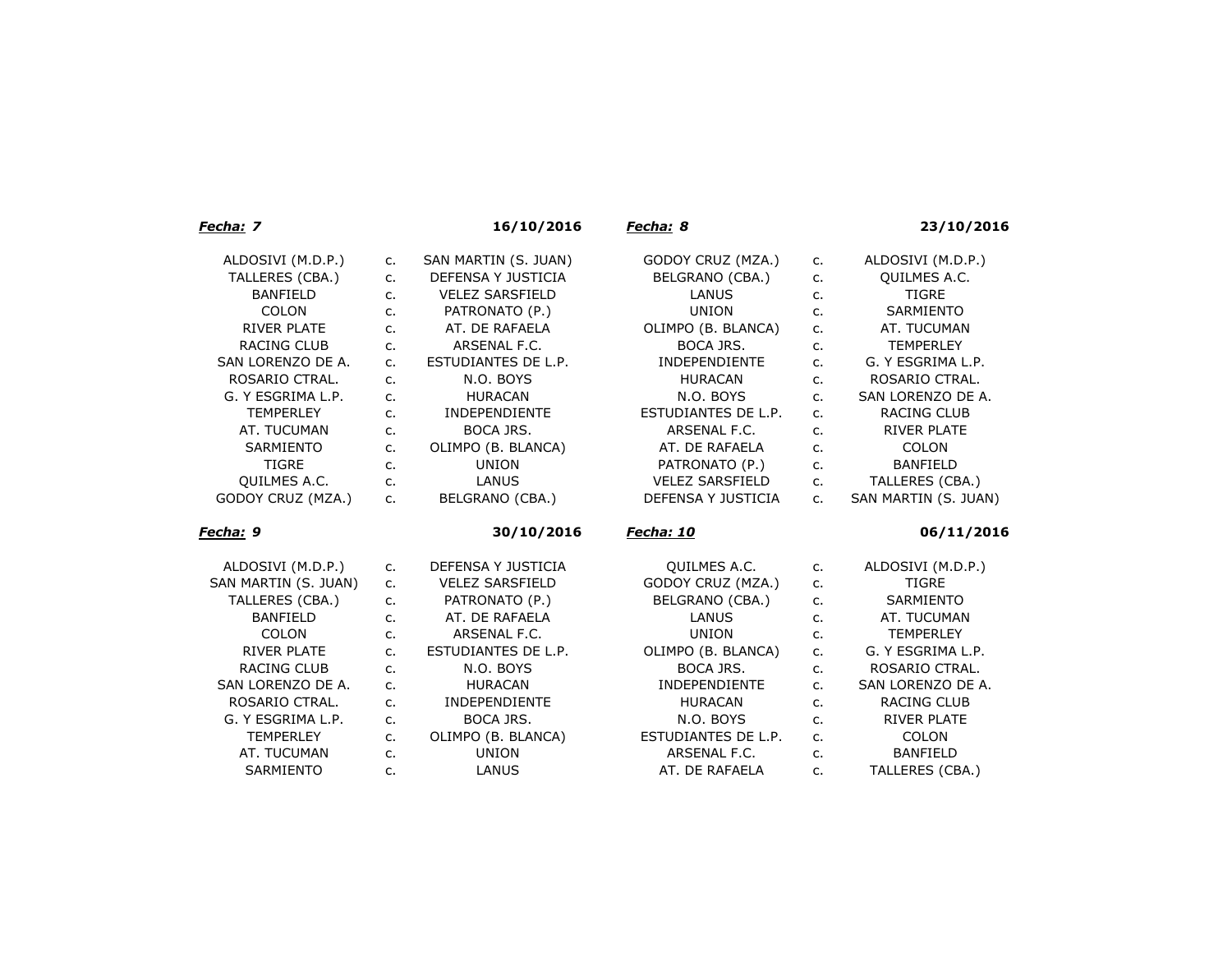| <b>TIGRE</b>           | c.      | BELGRANO (CBA.)        | PATRONATO (P.)         | $\mathsf{C}$ . | SAN MARTIN (S. JUAN)   |
|------------------------|---------|------------------------|------------------------|----------------|------------------------|
| QUILMES A.C.           | c.      | GODOY CRUZ (MZA.)      | <b>VELEZ SARSFIELD</b> | $C_{\cdot}$    | DEFENSA Y JUSTICIA     |
|                        |         |                        |                        |                |                        |
| Fecha: 11              |         | 20/11/2016             | <u>Fecha: 12</u>       |                | 27/11/2016             |
| ALDOSIVI (M.D.P.)      | c.      | <b>VELEZ SARSFIELD</b> | <b>TIGRE</b>           | c.             | ALDOSIVI (M.D.P.)      |
| DEFENSA Y JUSTICIA     | c.      | PATRONATO (P.)         | QUILMES A.C.           | c.             | SARMIENTO              |
| SAN MARTIN (S. JUAN)   | $C_{1}$ | AT. DE RAFAELA         | GODOY CRUZ (MZA.)      | C <sub>1</sub> | AT. TUCUMAN            |
| TALLERES (CBA.)        | c.      | ARSENAL F.C.           | BELGRANO (CBA.)        | c.             | <b>TEMPERLEY</b>       |
| <b>BANFIELD</b>        | c.      | ESTUDIANTES DE L.P.    | LANUS                  | c.             | G. Y ESGRIMA L.P.      |
| <b>COLON</b>           | c.      | N.O. BOYS              | <b>UNION</b>           | c.             | ROSARIO CTRAL.         |
| <b>RIVER PLATE</b>     | c.      | <b>HURACAN</b>         | OLIMPO (B. BLANCA)     | C <sub>1</sub> | SAN LORENZO DE A.      |
| <b>RACING CLUB</b>     | c.      | <b>INDEPENDIENTE</b>   | <b>BOCA JRS.</b>       | c.             | <b>RACING CLUB</b>     |
| SAN LORENZO DE A.      | c.      | <b>BOCA JRS.</b>       | <b>INDEPENDIENTE</b>   | $C_{1}$        | <b>RIVER PLATE</b>     |
| ROSARIO CTRAL.         | c.      | OLIMPO (B. BLANCA)     | <b>HURACAN</b>         | $C_{1}$        | <b>COLON</b>           |
| G. Y ESGRIMA L.P.      | c.      | <b>UNION</b>           | N.O. BOYS              | c.             | <b>BANFIELD</b>        |
| <b>TEMPERLEY</b>       | c.      | LANUS                  | ESTUDIANTES DE L.P.    | c.             | TALLERES (CBA.)        |
| AT. TUCUMAN            | $C_{1}$ | BELGRANO (CBA.)        | ARSENAL F.C.           | c.             | SAN MARTIN (S. JUAN)   |
| SARMIENTO              | $C_{1}$ | GODOY CRUZ (MZA.)      | AT. DE RAFAELA         | C <sub>1</sub> | DEFENSA Y JUSTICIA     |
| <b>TIGRE</b>           | $C_{1}$ | QUILMES A.C.           | PATRONATO (P.)         | C <sub>1</sub> | <b>VELEZ SARSFIELD</b> |
| <u> Fecha: 13</u>      |         | 04/12/2016             | <u>Fecha: 14</u>       |                | 11/12/2016             |
|                        |         |                        |                        |                |                        |
| ALDOSIVI (M.D.P.)      | $C_{1}$ | PATRONATO (P.)         | SARMIENTO              | $C_{1}$        | ALDOSIVI (M.D.P.)      |
| <b>VELEZ SARSFIELD</b> | $C_{1}$ | AT. DE RAFAELA         | <b>TIGRE</b>           | c.             | AT. TUCUMAN            |
| DEFENSA Y JUSTICIA     | c.      | ARSENAL F.C.           | QUILMES A.C.           | c.             | <b>TEMPERLEY</b>       |
| SAN MARTIN (S. JUAN)   | $C_{1}$ | ESTUDIANTES DE L.P.    | GODOY CRUZ (MZA.)      | c.             | G. Y ESGRIMA L.P.      |
| TALLERES (CBA.)        | c.      | N.O. BOYS              | BELGRANO (CBA.)        | c.             | ROSARIO CTRAL.         |
| <b>BANFIELD</b>        | c.      | <b>HURACAN</b>         | LANUS                  | c.             | SAN LORENZO DE A.      |
| COLON                  | c.      | <b>INDEPENDIENTE</b>   | <b>UNION</b>           | c.             | RACING CLUB            |
| <b>RIVER PLATE</b>     | c.      | <b>BOCA JRS.</b>       | OLIMPO (B. BLANCA)     | c.             | <b>RIVER PLATE</b>     |
| <b>RACING CLUB</b>     | c.      | OLIMPO (B. BLANCA)     | BOCA JRS.              | c.             | <b>COLON</b>           |
| SAN LORENZO DE A.      | c.      | <b>UNION</b>           | INDEPENDIENTE          | c.             | <b>BANFIELD</b>        |
| ROSARIO CTRAL.         | c.      | LANUS                  | <b>HURACAN</b>         | c.             | TALLERES (CBA.)        |
| G. Y ESGRIMA L.P.      | c.      | BELGRANO (CBA.)        | N.O. BOYS              | c.             | SAN MARTIN (S. JUAN)   |
| <b>TEMPERLEY</b>       | c.      | GODOY CRUZ (MZA.)      | ESTUDIANTES DE L.P.    | C <sub>1</sub> | DEFENSA Y JUSTICIA     |
| AT. TUCUMAN            | c.      | QUILMES A.C.           | ARSENAL F.C.           | c.             | <b>VELEZ SARSFIELD</b> |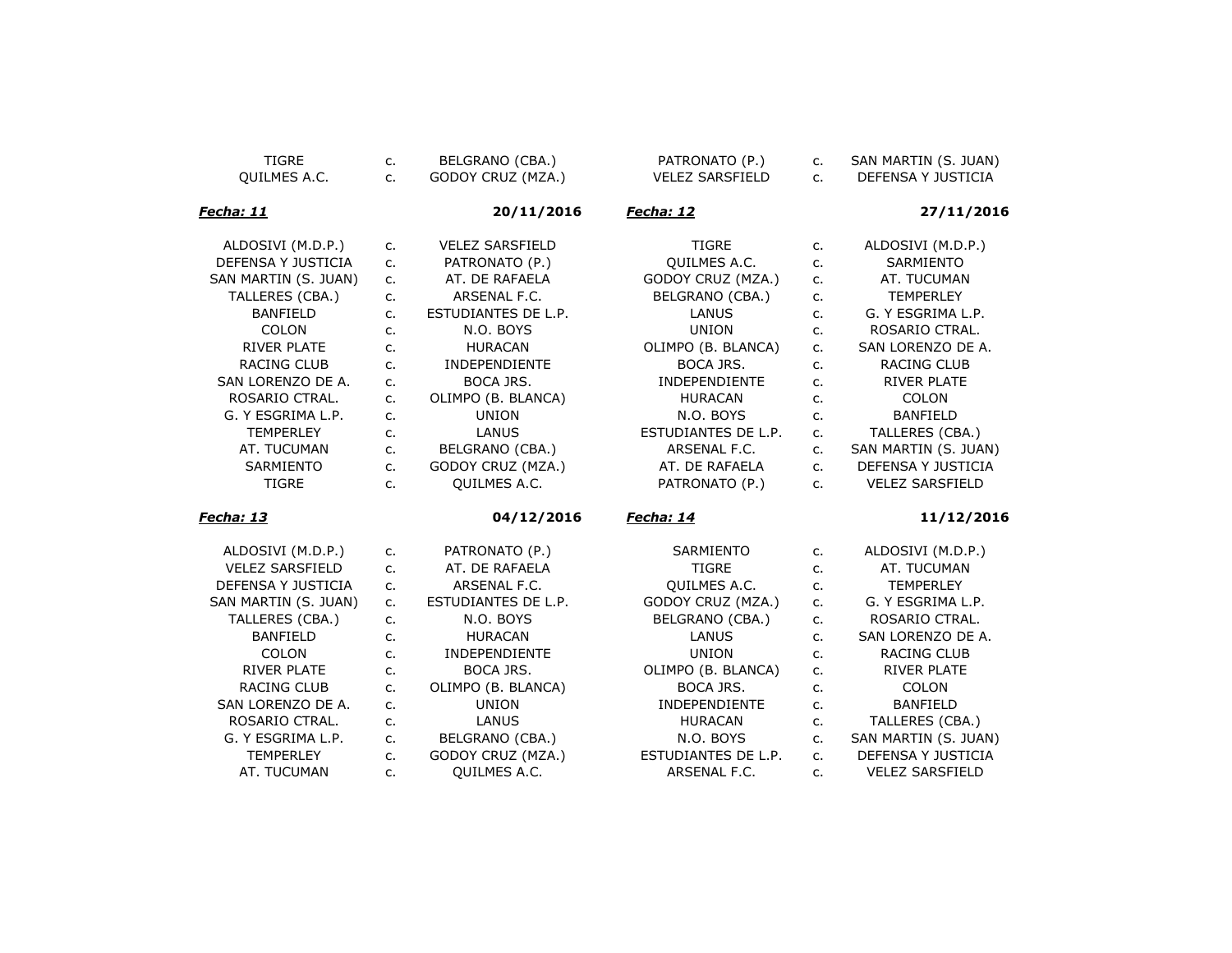## *Fecha: 15* **18/12/2016** *Fecha: 16* **12/02/2017** ALDOSIVI (M.D.P.) c. AT. DE RAFAELA AT. TUCUMAN c. ALDOSIVI (M.D.P.) PATRONATO (P.) c. ARSENAL F.C. SARMIENTO c. TEMPERLEY VELEZ SARSFIELD c. ESTUDIANTES DE L.P. TIGRE c. G. Y ESGRIMA L.P. DEFENSA Y JUSTICIA c. N.O. BOYS QUILMES A.C. c. ROSARIO CTRAL. SAN MARTIN (S. JUAN) c. HURACAN GODOY CRUZ (MZA.) c. SAN LORENZO DE A. TALLERES (CBA.) c. INDEPENDIENTE BELGRANO (CBA.) c. RACING CLUB BANFIELD c. BOCA JRS. LANUS c. RIVER PLATE COLON c. OLIMPO (B. BLANCA) UNION c. COLON RIVER PLATE c. C. UNION OLIMPO (B. BLANCA) c. BANFIELD RACING CLUB c. LANUS BOCA JRS. c. TALLERES (CBA.) SAN LORENZO DE A. c. BELGRANO (CBA.) INDEPENDIENTE c. SAN MARTIN (S. JUAN) ROSARIO CTRAL. c. GODOY CRUZ (MZA.) HURACAN c. DEFENSA Y JUSTICIA G. Y ESGRIMA L.P. c. QUILMES A.C. N.O. BOYS c. VELEZ SARSFIELD TEMPERLEY c. TIGRE ESTUDIANTES DE L.P. c. PATRONATO (P.) AT. TUCUMAN c. SARMIENTO ARSENAL F.C. c. AT. DE RAFAELA *Fecha: 17* **19/02/2017** *Fecha: 18* **26/02/2017** ALDOSIVI (M.D.P.) c. ARSENAL F.C. TEMPERLEY c. ALDOSIVI (M.D.P.) AT. DE RAFAELA c. ESTUDIANTES DE L.P. AT. TUCUMAN c. G. Y ESGRIMA L.P. PATRONATO (P.) c. N.O. BOYS SARMIENTO c. ROSARIO CTRAL. VELEZ SARSFIELD c. HURACAN TIGRE c. SAN LORENZO DE A. DEFENSA Y JUSTICIA c. INDEPENDIENTE QUILMES A.C. c. RACING CLUB SAN MARTIN (S. JUAN) c. BOCA JRS. GODOY CRUZ (MZA.) c. RIVER PLATE TALLERES (CBA.) c. OLIMPO (B. BLANCA) BELGRANO (CBA.) c. COLON BANFIELD c. UNION LANUS c. BANFIELD COLON c. LANUS UNION c. TALLERES (CBA.) RIVER PLATE c. BELGRANO (CBA.) OLIMPO (B. BLANCA) c. SAN MARTIN (S. JUAN)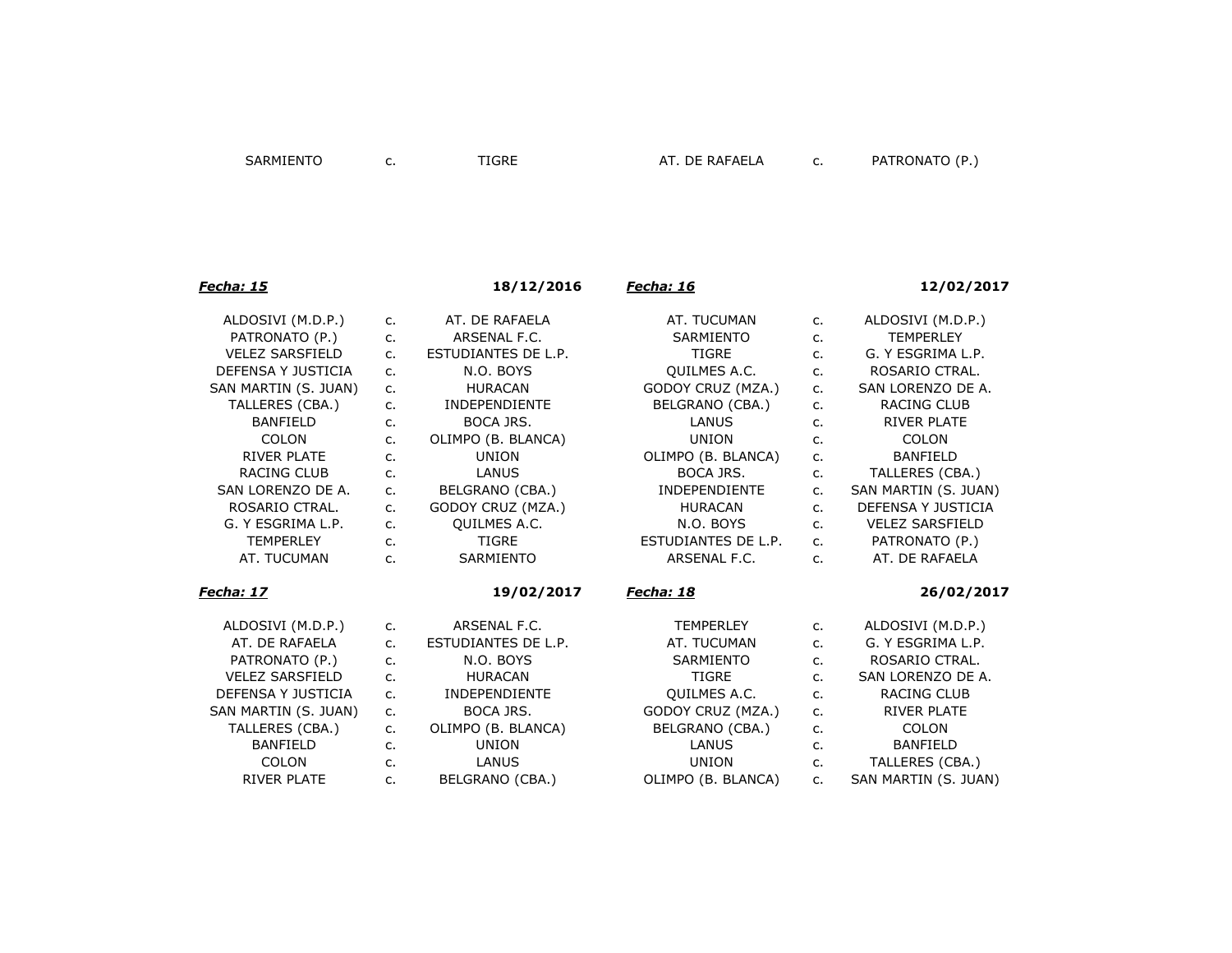| RACING CLUB            | $C_{1}$        | GODOY CRUZ (MZA.)    | BOCA JRS.            | c.      | DEFENSA Y JUSTICIA     |
|------------------------|----------------|----------------------|----------------------|---------|------------------------|
| SAN LORENZO DE A.      | c.             | QUILMES A.C.         | INDEPENDIENTE        | $C_{1}$ | <b>VELEZ SARSFIELD</b> |
| ROSARIO CTRAL.         | c.             | <b>TIGRE</b>         | <b>HURACAN</b>       | $C_{1}$ | PATRONATO (P.)         |
| G. Y ESGRIMA L.P.      | $C_{1}$        | SARMIENTO            | N.O. BOYS            | c.      | AT. DE RAFAELA         |
| <b>TEMPERLEY</b>       | C <sub>1</sub> | AT. TUCUMAN          | ESTUDIANTES DE L.P.  | $C_{1}$ | ARSENAL F.C.           |
| <u> Fecha: 19</u>      |                | 05/03/2017           | <u>Fecha: 20</u>     |         | 12/03/2017             |
| ALDOSIVI (M.D.P.)      | $C_{1}$        | ESTUDIANTES DE L.P.  | G. Y ESGRIMA L.P.    | $C_{1}$ | ALDOSIVI (M.D.P.)      |
| ARSENAL F.C.           | $C_{1}$        | N.O. BOYS            | <b>TEMPERLEY</b>     | $C_{1}$ | ROSARIO CTRAL.         |
| AT. DE RAFAELA         | $C_{\cdot}$    | <b>HURACAN</b>       | AT. TUCUMAN          | $C_{1}$ | SAN LORENZO DE A.      |
| PATRONATO (P.)         | $C_{1}$        | INDEPENDIENTE        | SARMIENTO            | c.      | RACING CLUB            |
| <b>VELEZ SARSFIELD</b> | $C_{1}$        | <b>BOCA JRS.</b>     | <b>TIGRE</b>         | $C_{1}$ | <b>RIVER PLATE</b>     |
| DEFENSA Y JUSTICIA     | $C_{1}$        | OLIMPO (B. BLANCA)   | <b>OUILMES A.C.</b>  | c.      | COLON                  |
| SAN MARTIN (S. JUAN)   | c.             | <b>UNION</b>         | GODOY CRUZ (MZA.)    | $C_{1}$ | <b>BANFIELD</b>        |
| TALLERES (CBA.)        | $C_{1}$        | LANUS                | BELGRANO (CBA.)      | c.      | TALLERES (CBA.)        |
| <b>BANFIELD</b>        | $C_{1}$        | BELGRANO (CBA.)      | <b>LANUS</b>         | c.      | SAN MARTIN (S. JUAN)   |
| COLON                  | c.             | GODOY CRUZ (MZA.)    | <b>UNION</b>         | c.      | DEFENSA Y JUSTICIA     |
| <b>RIVER PLATE</b>     | c.             | QUILMES A.C.         | OLIMPO (B. BLANCA)   | $C_{1}$ | <b>VELEZ SARSFIELD</b> |
| <b>RACING CLUB</b>     | c.             | <b>TIGRE</b>         | BOCA JRS.            | $C_{1}$ | PATRONATO (P.)         |
| SAN LORENZO DE A.      | $C_{1}$        | SARMIENTO            | <b>INDEPENDIENTE</b> | c.      | AT. DE RAFAELA         |
| ROSARIO CTRAL.         | $C_{1}$        | AT. TUCUMAN          | <b>HURACAN</b>       | $C_{1}$ | ARSENAL F.C.           |
| G. Y ESGRIMA L.P.      | $C_{1}$        | <b>TEMPERLEY</b>     | N.O. BOYS            | $C_{1}$ | ESTUDIANTES DE L.P.    |
| Fecha: 21              |                | 19/03/2017           | Fecha: 22            |         | 02/04/2017             |
| ALDOSIVI (M.D.P.)      | c.             | N.O. BOYS            | ROSARIO CTRAL.       | $C_{1}$ | ALDOSIVI (M.D.P.)      |
| ESTUDIANTES DE L.P.    | $C_{1}$        | <b>HURACAN</b>       | G. Y ESGRIMA L.P.    | $C_{1}$ | SAN LORENZO DE A.      |
| ARSENAL F.C.           | $C_{1}$        | <b>INDEPENDIENTE</b> | <b>TEMPERLEY</b>     | c.      | <b>RACING CLUB</b>     |
| AT. DE RAFAELA         | $C_{1}$        | <b>BOCA JRS.</b>     | AT. TUCUMAN          | $C_{1}$ | <b>RIVER PLATE</b>     |
| PATRONATO (P.)         | c.             | OLIMPO (B. BLANCA)   | SARMIENTO            | c.      | <b>COLON</b>           |
| <b>VELEZ SARSFIELD</b> | $C_{1}$        | <b>UNION</b>         | <b>TIGRE</b>         | c.      | <b>BANFIELD</b>        |
| DEFENSA Y JUSTICIA     | $C_{1}$        | LANUS                | QUILMES A.C.         | c.      | TALLERES (CBA.)        |
| SAN MARTIN (S. JUAN)   | $C_{1}$        | BELGRANO (CBA.)      | GODOY CRUZ (MZA.)    | c.      | SAN MARTIN (S. JUAN)   |
| TALLERES (CBA.)        | c.             | GODOY CRUZ (MZA.)    | BELGRANO (CBA.)      | $C_{1}$ | DEFENSA Y JUSTICIA     |
| <b>BANFIELD</b>        | $C_{1}$        | QUILMES A.C.         | LANUS                | $C_{1}$ | <b>VELEZ SARSFIELD</b> |
| COLON                  | c.             | <b>TIGRE</b>         | <b>UNION</b>         | c.      | PATRONATO (P.)         |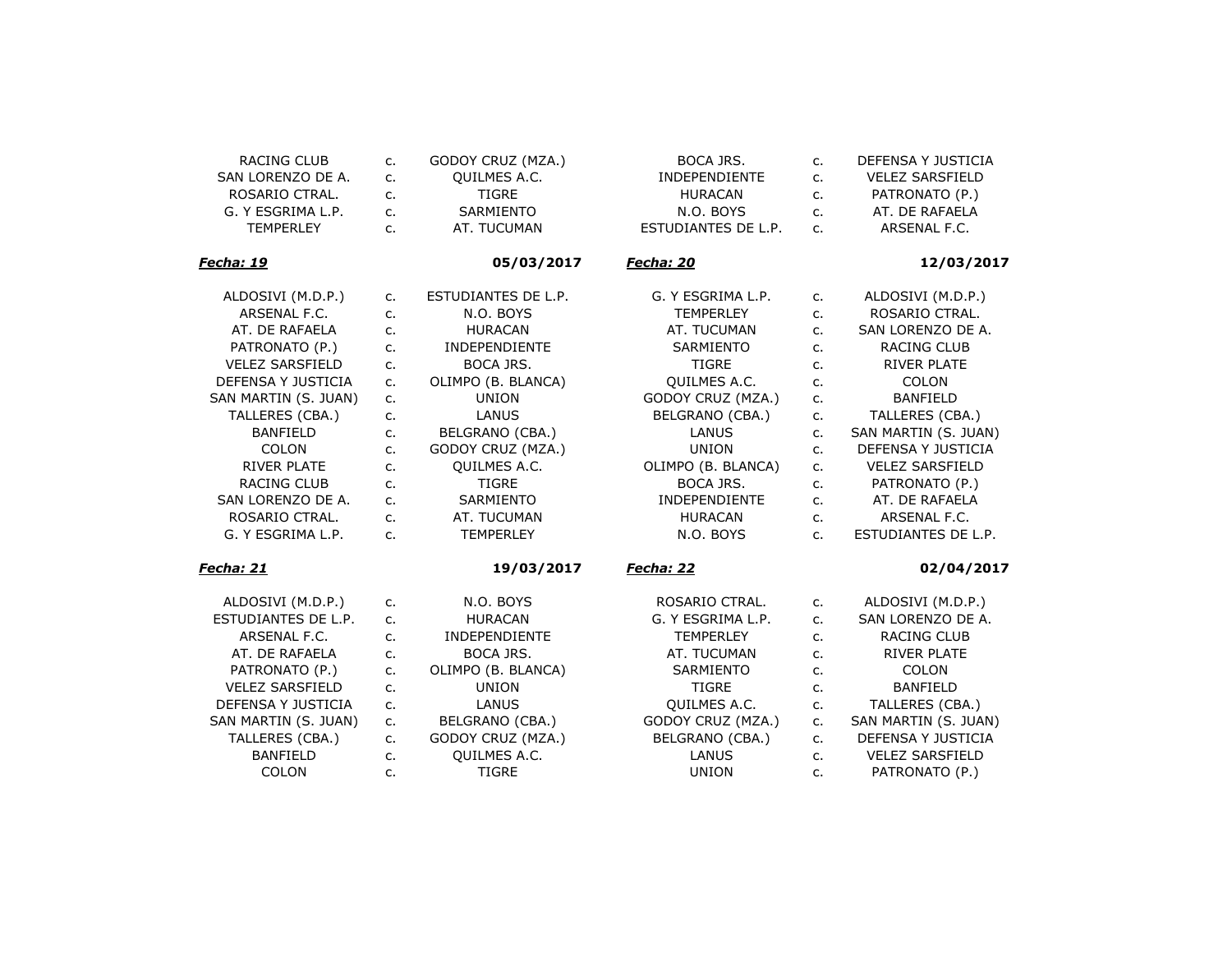| RIVER PLATE       | c. | SARMIENTO         | OLIMI |
|-------------------|----|-------------------|-------|
| RACING CLUB       | C. | AT. TUCUMAN       |       |
| SAN LORENZO DE A. |    | <b>TFMPFRI FY</b> | TNF   |
| ROSARIO CTRAL.    | C. | G. Y ESGRIMA L.P. |       |
|                   |    |                   |       |

| OLIMPO (B. BLANCA)   |  |
|----------------------|--|
| BOCA JRS.            |  |
| <b>INDEPENDIENTE</b> |  |
| HURACAN              |  |

c. AT. DE RAFAELA c. ARSENAL F.C. c. ESTUDIANTES DE L.P. c. N.O. BOYS

| <u> Fecha: 23</u>      |                | 09/04/2017           | <u>Fecha:</u> 24       |                | 16/04/2017           |
|------------------------|----------------|----------------------|------------------------|----------------|----------------------|
| ALDOSIVI (M.D.P.)      | $C_{1}$        | <b>HURACAN</b>       | OLIMPO (B. BLANCA)     | c.             | ALDOSIVI (M.D.P.)    |
| N.O. BOYS              | c.             | <b>INDEPENDIENTE</b> | BOCA JRS.              | c.             | <b>RIVER PLATE</b>   |
| ESTUDIANTES DE L.P.    | c.             | BOCA JRS.            | <b>INDEPENDIENTE</b>   | c.             | <b>RACING CLUB</b>   |
| ARSENAL F.C.           | c.             | OLIMPO (B. BLANCA)   | <b>HURACAN</b>         | c.             | SAN LORENZO DE A.    |
| AT. DE RAFAELA         | c.             | <b>UNION</b>         | N.O. BOYS              | $C_{1}$        | ROSARIO CTRAL.       |
| PATRONATO (P.)         | c.             | LANUS                | ESTUDIANTES DE L.P.    | C <sub>1</sub> | G. Y ESGRIMA L.P.    |
| <b>VELEZ SARSFIELD</b> | c.             | BELGRANO (CBA.)      | ARSENAL F.C.           | C <sub>1</sub> | <b>TEMPERLEY</b>     |
| DEFENSA Y JUSTICIA     | c.             | GODOY CRUZ (MZA.)    | AT. DE RAFAELA         | $C_{1}$        | AT. TUCUMAN          |
| SAN MARTIN (S. JUAN)   | $C_{1}$        | QUILMES A.C.         | PATRONATO (P.)         | c.             | SARMIENTO            |
| TALLERES (CBA.)        | c.             | <b>TIGRE</b>         | <b>VELEZ SARSFIELD</b> | c.             | <b>TIGRE</b>         |
| <b>BANFIELD</b>        | c.             | SARMIENTO            | DEFENSA Y JUSTICIA     | $C_{1}$        | QUILMES A.C.         |
| <b>COLON</b>           | c.             | AT. TUCUMAN          | SAN MARTIN (S. JUAN)   | c.             | GODOY CRUZ (MZA.)    |
| <b>RIVER PLATE</b>     | c.             | <b>TEMPERLEY</b>     | TALLERES (CBA.)        | c.             | BELGRANO (CBA.)      |
| <b>RACING CLUB</b>     | c.             | G. Y ESGRIMA L.P.    | <b>BANFIELD</b>        | c.             | LANUS                |
| SAN LORENZO DE A.      | C <sub>1</sub> | ROSARIO CTRAL.       | <b>COLON</b>           | $C_{1}$        | <b>UNION</b>         |
| <u> Fecha: 25</u>      |                | 23/04/2017           | <u> Fecha: 26</u>      |                | 30/04/2017           |
| SAN LORENZO DE A.      | $C_{1}$        | ALDOSIVI (M.D.P.)    | ALDOSIVI (M.D.P.)      | $C_{1}$        | <b>INDEPENDIENTE</b> |
| ROSARIO CTRAL.         | c.             | <b>RACING CLUB</b>   | <b>HURACAN</b>         | c.             | BOCA JRS.            |
| G. Y ESGRIMA L.P.      | c.             | <b>RIVER PLATE</b>   | N.O. BOYS              | $C_{1}$        | OLIMPO (B. BLANCA)   |
| <b>TEMPERLEY</b>       | c.             | <b>COLON</b>         | ESTUDIANTES DE L.P.    | c.             | <b>UNION</b>         |
| AT. TUCUMAN            | $C_{1}$        | <b>BANFIELD</b>      | ARSENAL F.C.           | $C_{1}$        | <b>LANUS</b>         |
| <b>SARMIENTO</b>       | $C_{1}$        | TALLERES (CBA.)      | AT. DE RAFAELA         | $C_{1}$        | BELGRANO (CBA.)      |

TIGRE c. SAN MARTIN (S. JUAN) PATRONATO (P.) c. GODOY CRUZ (MZA.)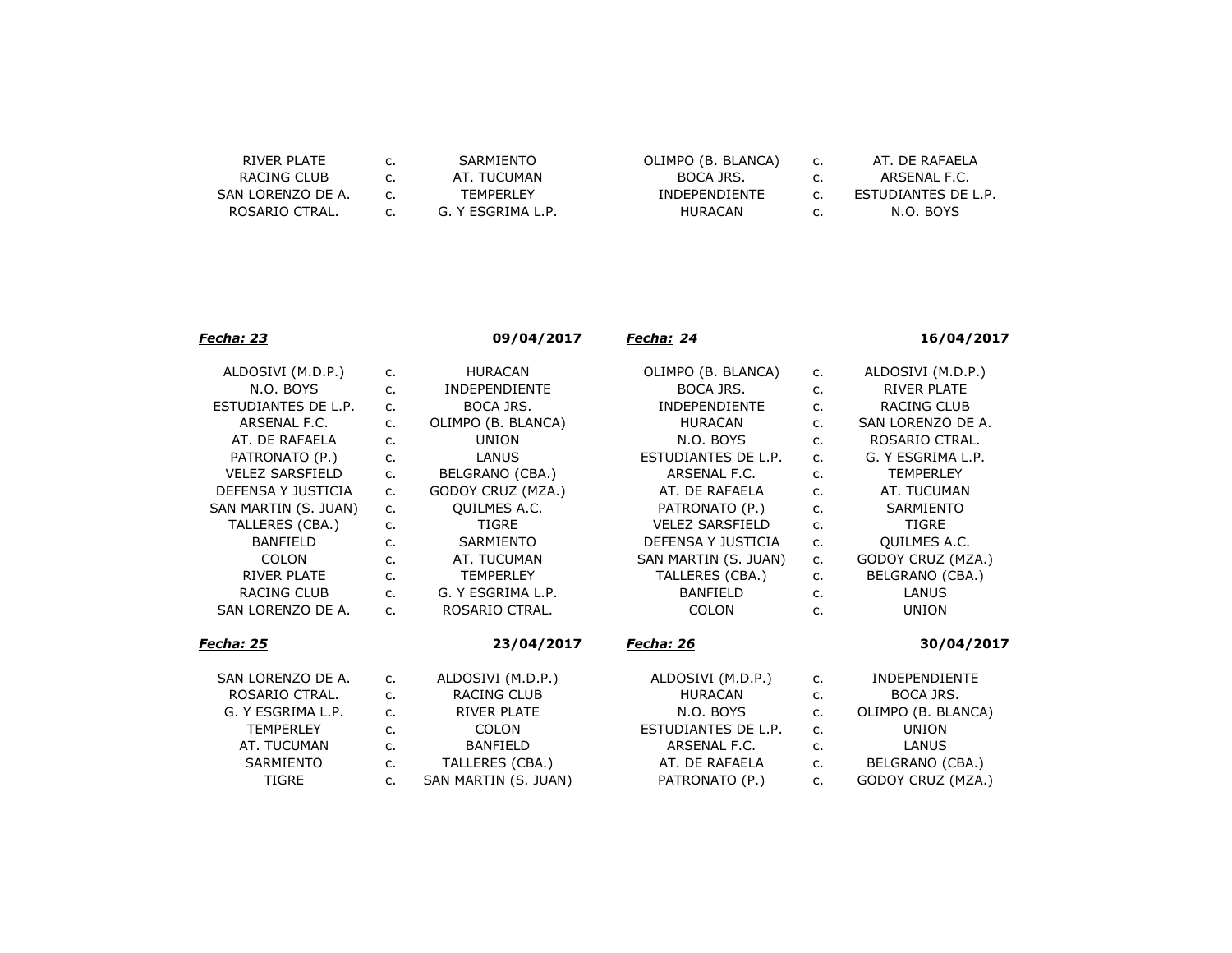| QUILMES A.C.         | c.      | DEFENSA Y JUSTICIA     | <b>VELEZ SARSFIELD</b> | c.          | <b>OUILMES A.C.</b> |
|----------------------|---------|------------------------|------------------------|-------------|---------------------|
| GODOY CRUZ (MZA.)    | $C_{1}$ | <b>VELEZ SARSFIELD</b> | DEFENSA Y JUSTICIA     | $C_{1}$     | <b>TIGRE</b>        |
| BELGRANO (CBA.)      | c.      | PATRONATO (P.)         | SAN MARTIN (S. JUAN)   | $C_{1}$     | <b>SARMIENTO</b>    |
| LANUS                | c.      | AT. DE RAFAELA         | TALLERES (CBA.)        | $C_{1}$     | AT. TUCUMAN         |
| <b>UNION</b>         | $C_{1}$ | ARSENAL F.C.           | <b>BANFIELD</b>        | $C_{1}$     | <b>TEMPERLEY</b>    |
| OLIMPO (B. BLANCA)   | c.      | ESTUDIANTES DE L.P.    | COLON                  | c.          | G. Y ESGRIMA L.P.   |
| BOCA JRS.            | c.      | N.O. BOYS              | <b>RIVER PLATE</b>     | c.          | ROSARIO CTRAL.      |
| <b>INDEPENDIENTE</b> | c.      | <b>HURACAN</b>         | <b>RACING CLUB</b>     | $C_{1}$     | SAN LORENZO DE A.   |
| Fecha: 27            |         | 07/05/2017             | Fecha: 28              |             | 14/05/2017          |
| <b>RACING CLUB</b>   | c.      | ALDOSIVI (M.D.P.)      | ALDOSIVI (M.D.P.)      | c.          | BOCA JRS.           |
| SAN LORENZO DE A.    | c.      | <b>RIVER PLATE</b>     | INDEPENDIENTE          | $C_{1}$     | OLIMPO (B. BLANCA)  |
| ROSARIO CTRAL.       | c.      | <b>COLON</b>           | <b>HURACAN</b>         | $C_{1}$     | <b>UNION</b>        |
| G. Y ESGRIMA L.P.    | c.      | <b>BANFIELD</b>        | N.O. BOYS              | $C_{1}$     | LANUS               |
| <b>TEMPERLEY</b>     | c.      | TALLERES (CBA.)        | ESTUDIANTES DE L.P.    | $C_{1}$     | BELGRANO (CBA.)     |
| AT. TUCUMAN          | $C_{1}$ | SAN MARTIN (S. JUAN)   | ARSENAL F.C.           | $C_{1}$     | GODOY CRUZ (MZA.)   |
| SARMIENTO            | $C_{1}$ | DEFENSA Y JUSTICIA     | AT. DE RAFAELA         | $C_{1}$     | QUILMES A.C.        |
| <b>TIGRE</b>         | $C_{1}$ | <b>VELEZ SARSFIELD</b> | PATRONATO (P.)         | $C_{1}$     | <b>TIGRE</b>        |
| QUILMES A.C.         | $C_{1}$ | PATRONATO (P.)         | <b>VELEZ SARSFIELD</b> | c.          | SARMIENTO           |
| GODOY CRUZ (MZA.)    | $C_{1}$ | AT. DE RAFAELA         | DEFENSA Y JUSTICIA     | c.          | AT. TUCUMAN         |
| BELGRANO (CBA.)      | c.      | ARSENAL F.C.           | SAN MARTIN (S. JUAN)   | $C_{\cdot}$ | <b>TEMPERLEY</b>    |
| LANUS                | $C_{1}$ | ESTUDIANTES DE L.P.    | TALLERES (CBA.)        | $C_{1}$     | G. Y ESGRIMA L.P.   |
| <b>UNION</b>         | $C_{1}$ | N.O. BOYS              | <b>BANFIELD</b>        | c.          | ROSARIO CTRAL.      |
| OLIMPO (B. BLANCA)   | c.      | <b>HURACAN</b>         | COLON                  | c.          | SAN LORENZO DE A.   |
| BOCA JRS.            | $C_{1}$ | INDEPENDIENTE          | <b>RIVER PLATE</b>     | $C_{1}$     | <b>RACING CLUB</b>  |
| Fecha: 29            |         | 21/05/2017             | <u>Fecha:</u> 30       |             | 28/05/2017          |
| <b>RIVER PLATE</b>   | c.      | ALDOSIVI (M.D.P.)      | ALDOSIVI (M.D.P.)      | c.          | OLIMPO (B. BLANCA)  |
| RACING CLUB          | $C_{1}$ | <b>COLON</b>           | BOCA JRS.              | $C_{1}$     | <b>UNION</b>        |
| SAN LORENZO DE A.    | c.      | <b>BANFIELD</b>        | <b>INDEPENDIENTE</b>   | c.          | LANUS               |
| ROSARIO CTRAL.       | c.      | TALLERES (CBA.)        | <b>HURACAN</b>         | $C_{1}$     | BELGRANO (CBA.)     |
| G. Y ESGRIMA L.P.    | $C_{1}$ | SAN MARTIN (S. JUAN)   | N.O. BOYS              | $C_{1}$     | GODOY CRUZ (MZA.)   |
| <b>TEMPERLEY</b>     | c.      | DEFENSA Y JUSTICIA     | ESTUDIANTES DE L.P.    | $C_{1}$     | QUILMES A.C.        |
| AT. TUCUMAN          | c.      | <b>VELEZ SARSFIELD</b> | ARSENAL F.C.           | c.          | <b>TIGRE</b>        |

SARMIENTO c. PATRONATO (P.) AT. DE RAFAELA c. SARMIENTO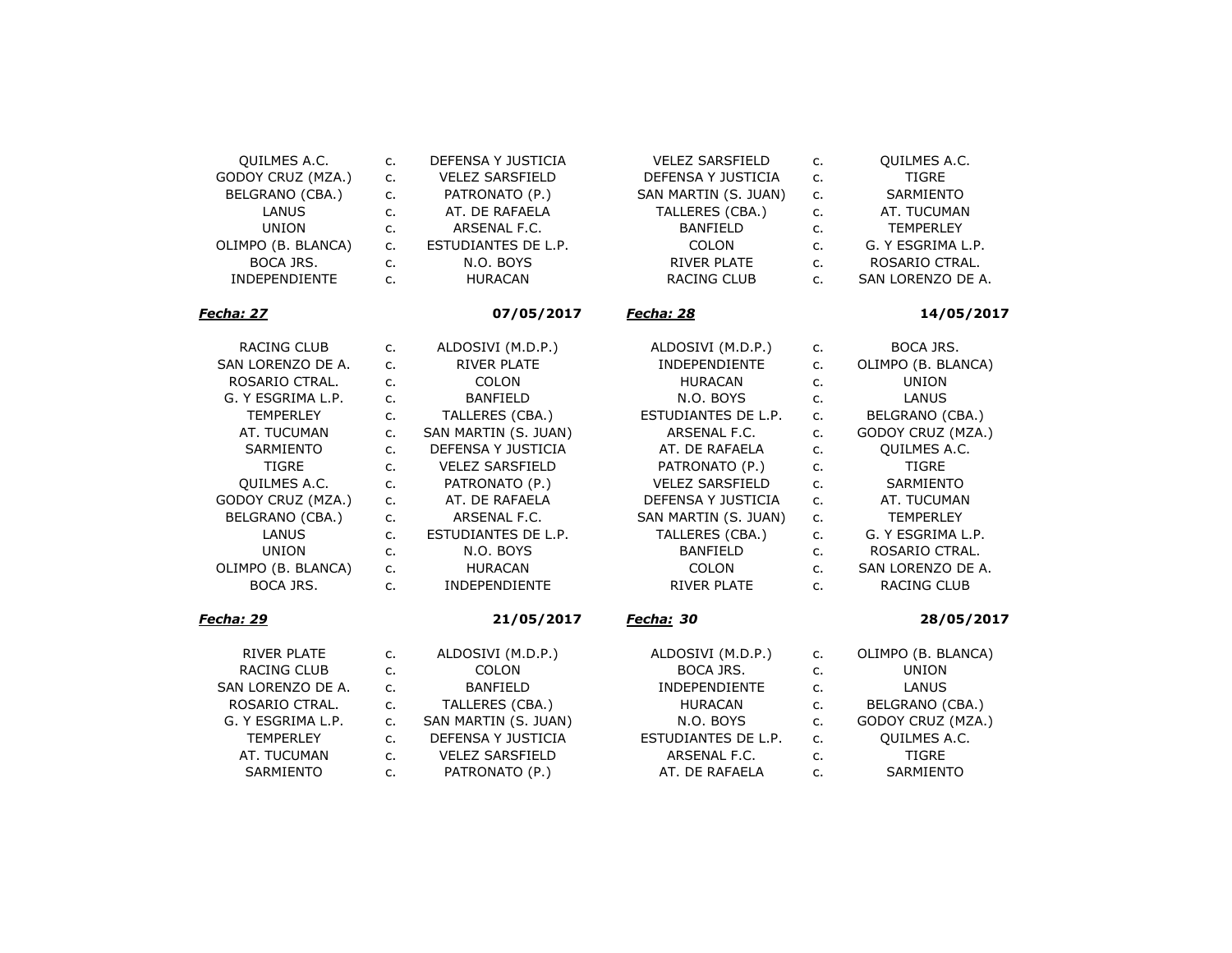| TIGRE              | C. | AT. DE RAFAELA       | PATRONATO (P.)         | c. | AT. TUCUMAN       |
|--------------------|----|----------------------|------------------------|----|-------------------|
| QUILMES A.C.       | c. | ARSENAL F.C.         | <b>VELEZ SARSFIELD</b> | c. | <b>TEMPERLEY</b>  |
| GODOY CRUZ (MZA.)  |    | ESTUDIANTES DE L.P.  | DEFENSA Y JUSTICIA     | c. | G. Y ESGRIMA L.P. |
| BELGRANO (CBA.)    |    | N.O. BOYS            | SAN MARTIN (S. JUAN)   | c. | ROSARIO CTRAL.    |
| <b>LANUS</b>       |    | HURACAN              | TALLERES (CBA.)        | c. | SAN LORENZO DE A. |
| <b>UNION</b>       |    | <b>INDEPENDIENTE</b> | BANFIELD               | c. | RACING CLUB       |
| OLIMPO (B. BLANCA) | c. | BOCA JRS.            | COLON                  | c. | RIVER PLATE       |
|                    |    |                      |                        |    |                   |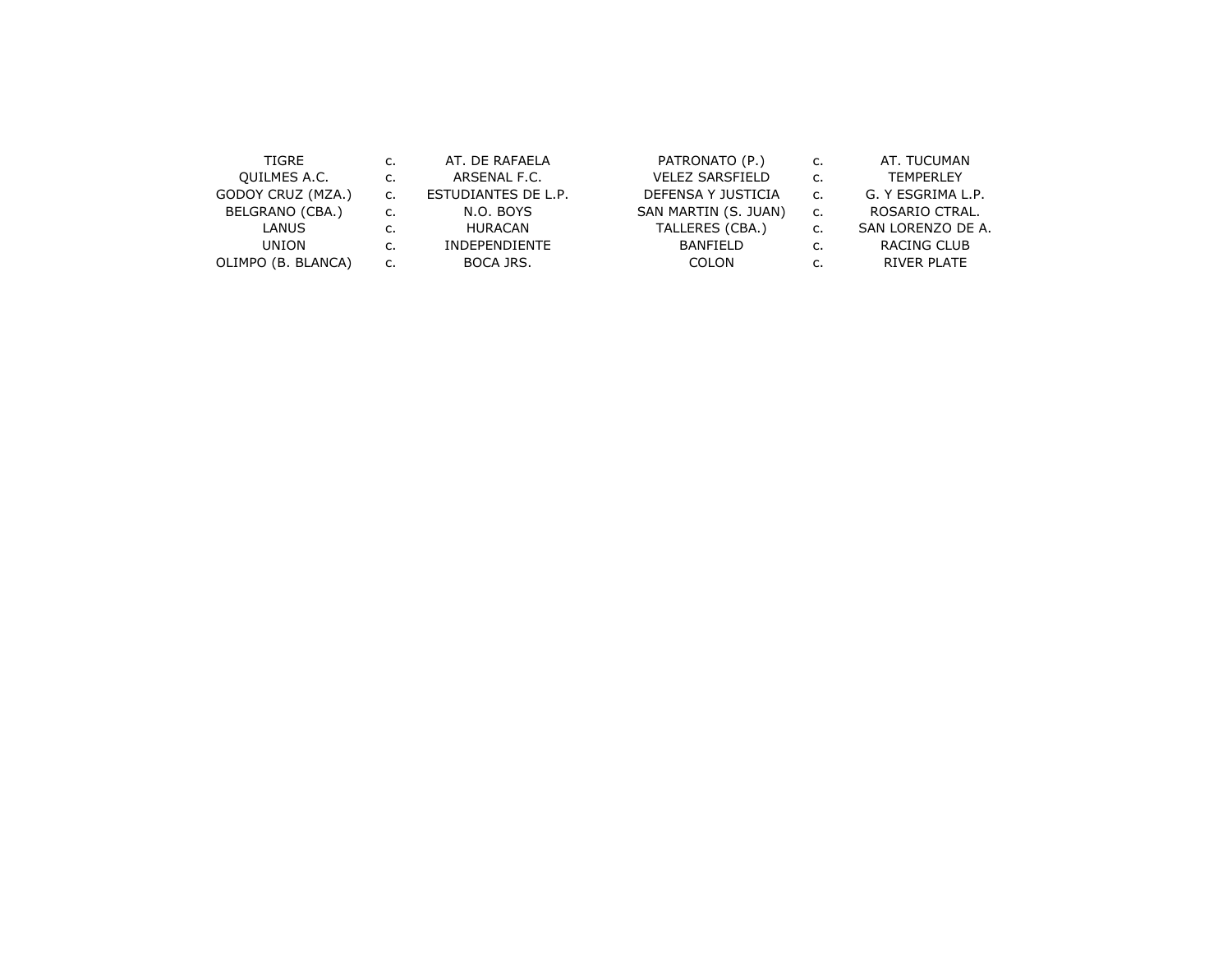|                            |                    | <b>RACING CLUB</b> |                       |
|----------------------------|--------------------|--------------------|-----------------------|
|                            |                    | SAN LORENZO        |                       |
| ROSARIO CTRAL.             |                    |                    |                       |
|                            |                    | G. Y ESGRIMA       |                       |
|                            |                    |                    | <b>TEMPERLEY</b>      |
|                            | <b>AT. TUCUMAI</b> |                    |                       |
|                            | <b>SA RMIENTO</b>  |                    |                       |
|                            | <b>TIGRE</b>       |                    |                       |
|                            | QUILMES A.C.       |                    |                       |
|                            | <b>GODOY CRUZ</b>  |                    |                       |
| BELGRANO (CBA.)            |                    |                    |                       |
|                            |                    | LANUS              |                       |
|                            |                    | <b>UNION</b>       |                       |
|                            |                    |                    | OLIMPO (B. BL         |
| <b>BOCA JRS.</b>           |                    |                    |                       |
| <b>INDEPENDIENTE</b>       |                    |                    |                       |
|                            |                    |                    |                       |
| <b>ESTUDIANTES DE L.P.</b> |                    |                    |                       |
|                            | ARSENAL F.C.       |                    |                       |
|                            |                    |                    | AT. DE RAFAE          |
|                            |                    |                    | <b>PATRONATO</b>      |
|                            |                    |                    | <b>VELEZ SA RSFIE</b> |
|                            |                    |                    | <b>DEFENSAY JU</b>    |
|                            |                    | <b>SAN MARTIN</b>  |                       |
|                            |                    | TA LLERES (CB      |                       |
| <b>BANFIELD</b>            |                    |                    |                       |
| <b>COLON</b>               |                    |                    |                       |
|                            | ALDOSIVI (M.       |                    |                       |

|        | a8 ` | 9 a 16 | 17 a 24 |
|--------|------|--------|---------|
| 1 y 16 |      |        |         |
| 2 y 17 |      |        |         |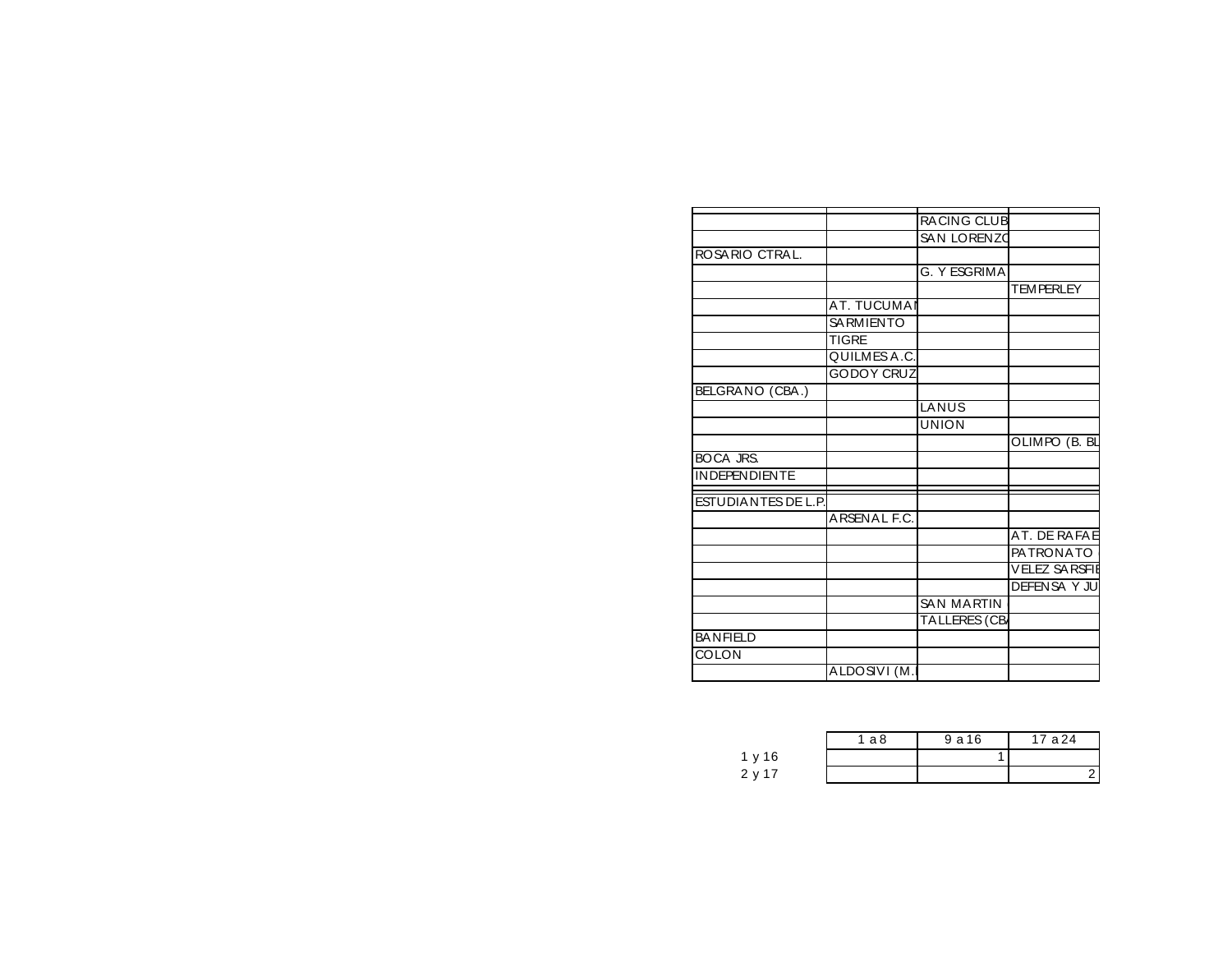| 3 y 18  | 19 |    |   |
|---------|----|----|---|
| 4 y 19  |    |    | 3 |
| 5 y 20  |    |    |   |
| 6 y 21  |    |    | 5 |
| 7 y 22  |    |    |   |
| 8 y 23  |    | 27 |   |
| 9 y 24  |    | 26 |   |
| 10 y 25 |    | 25 |   |
| 11 y 26 |    |    |   |
| 12 y 27 | 22 |    |   |
| 13 y 28 |    | 24 |   |
| 14 y 29 | 23 |    |   |
| 15 y 30 |    |    | 6 |
|         |    |    |   |

| 1               |
|-----------------|
| $\overline{2}$  |
| 3               |
| 4               |
| 5               |
| 6               |
| 7               |
| 8               |
| 9               |
| 10              |
| 11              |
| 12              |
| $\overline{13}$ |
| 14              |
| 15              |
| $\overline{16}$ |
| $\overline{17}$ |
| 18              |
| $1\overline{9}$ |
| 20              |
| 21              |
| 22              |
|                 |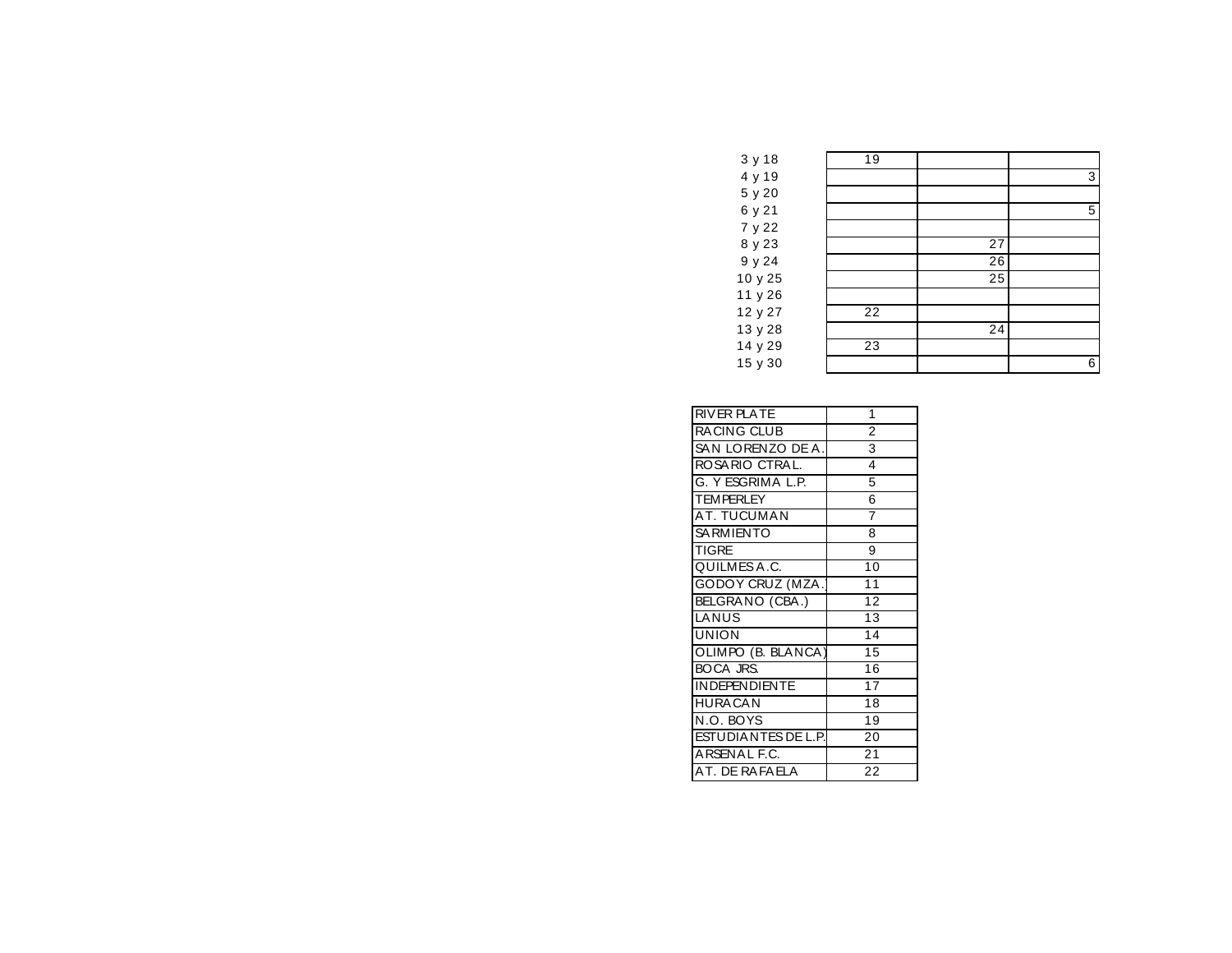| <b>PATRONATO (P.)</b>  |  |
|------------------------|--|
| ELEZ SA RSFIELD        |  |
| <b>IALLENLO (UDA.)</b> |  |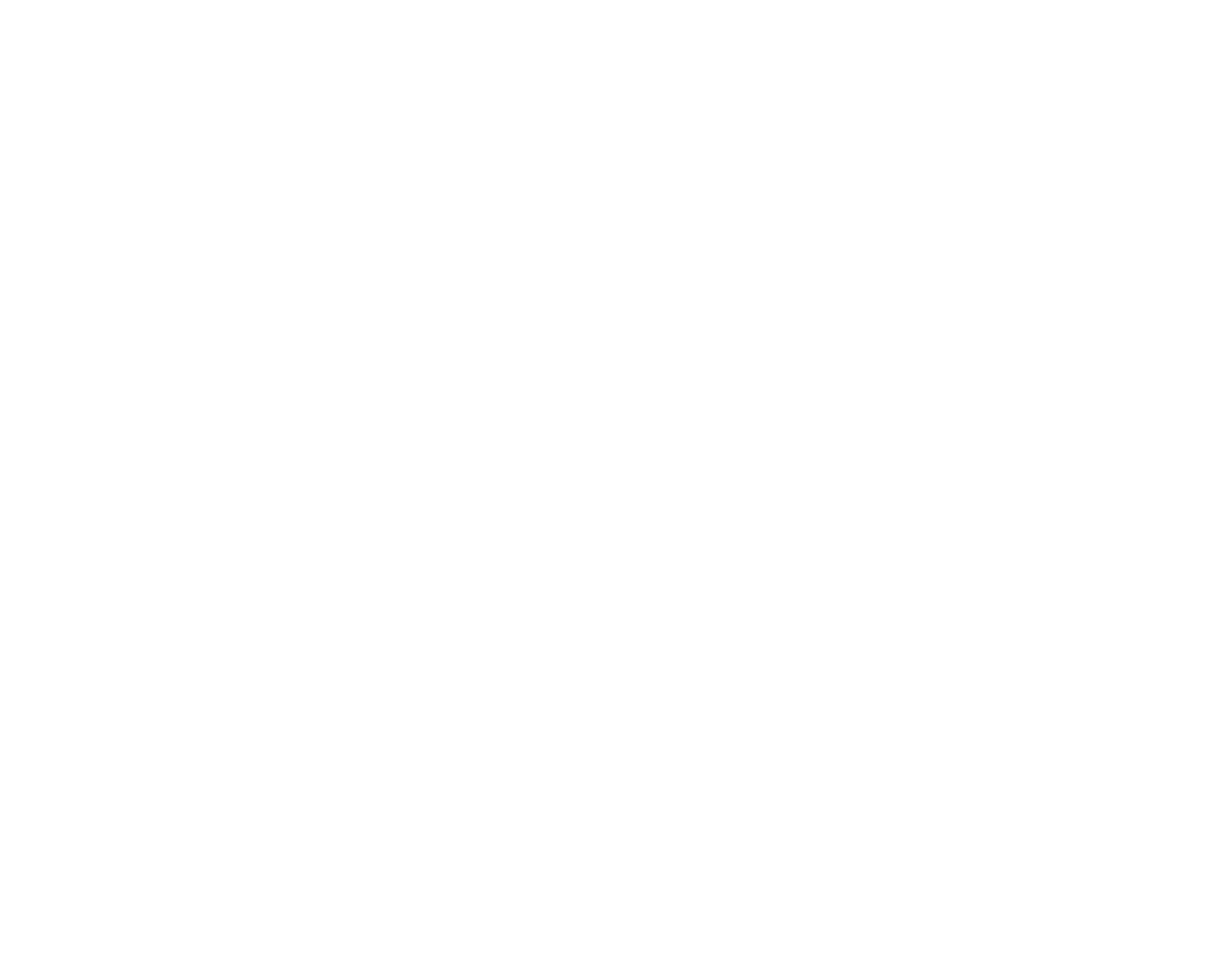| 25 a 30 |
|---------|
|         |
|         |